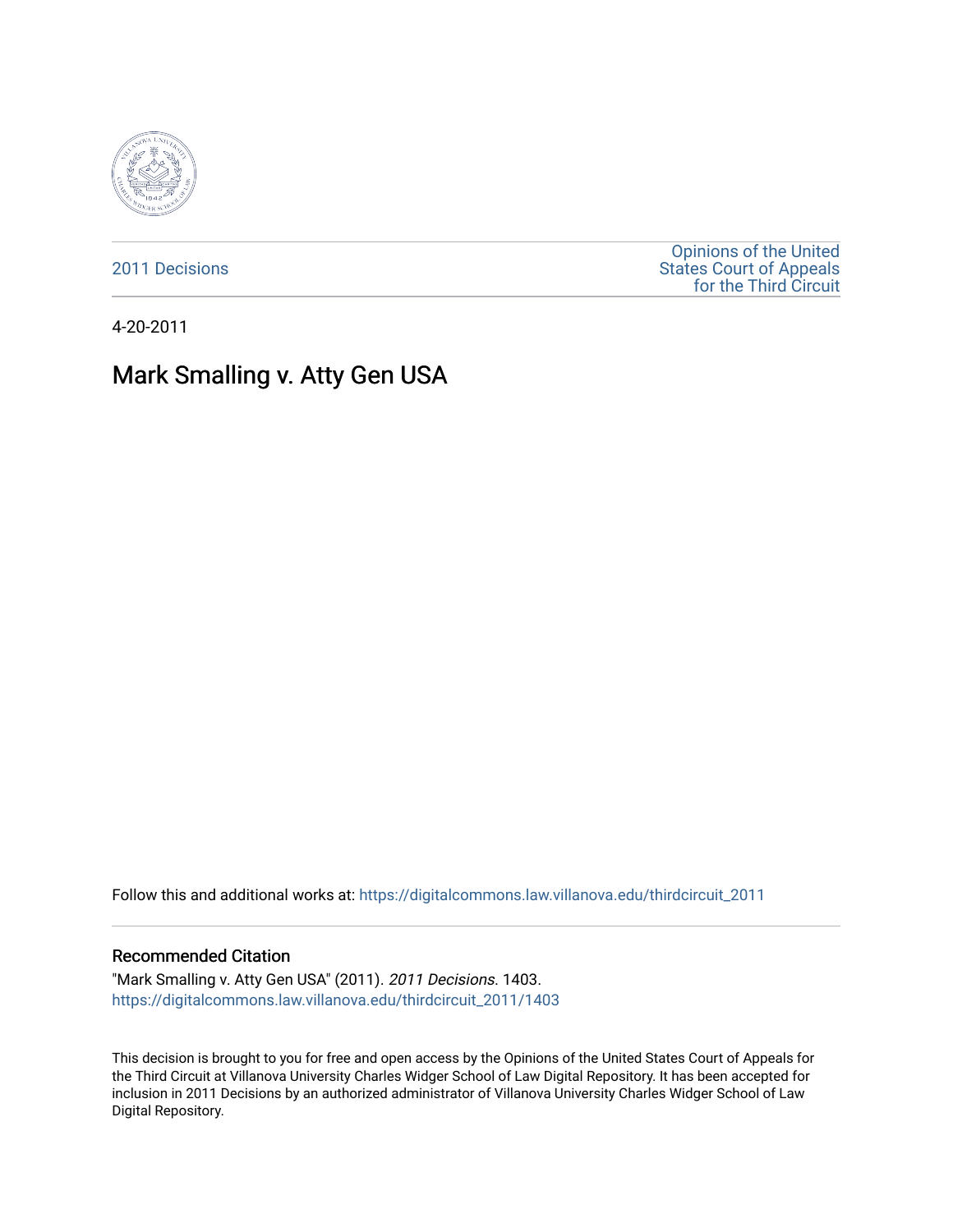### **NOT PRECEDENTIAL**

## UNITED STATES COURT OF APPEALS FOR THE THIRD CIRCUIT

\_\_\_\_\_\_\_\_\_\_\_

No. 10-2595 \_\_\_\_\_\_\_\_\_\_\_

## MARK ANTHONY SMALLING,

Petitioner,

v.

ATTORNEY GENERAL OF THE UNITED STATES,

Respondent.

On Petition for Review of an Order of the Board of Immigration Appeals (Agency No. A038-205-191) Immigration Judge: Honorable Frederic Leeds

\_\_\_\_\_\_\_\_\_\_\_\_\_\_\_\_\_\_\_\_\_\_\_\_\_\_\_\_\_\_\_\_\_\_\_\_

Submitted Pursuant to Third Circuit LAR 34.1(a) April 13, 2011

\_\_\_\_\_\_\_\_\_\_\_\_\_\_\_\_\_\_\_\_\_\_\_\_\_\_\_\_\_\_\_\_\_\_\_\_

Before: RENDELL, JORDAN and VAN ANTWERPEN, Circuit Judges

(Opinion filed: April 20, 2011) \_\_\_\_\_\_\_\_\_\_\_

## **OPINION** \_\_\_\_\_\_\_\_\_\_\_

PER CURIAM

Mark Anthony Smalling, a citizen of Jamaica, was charged by the Department of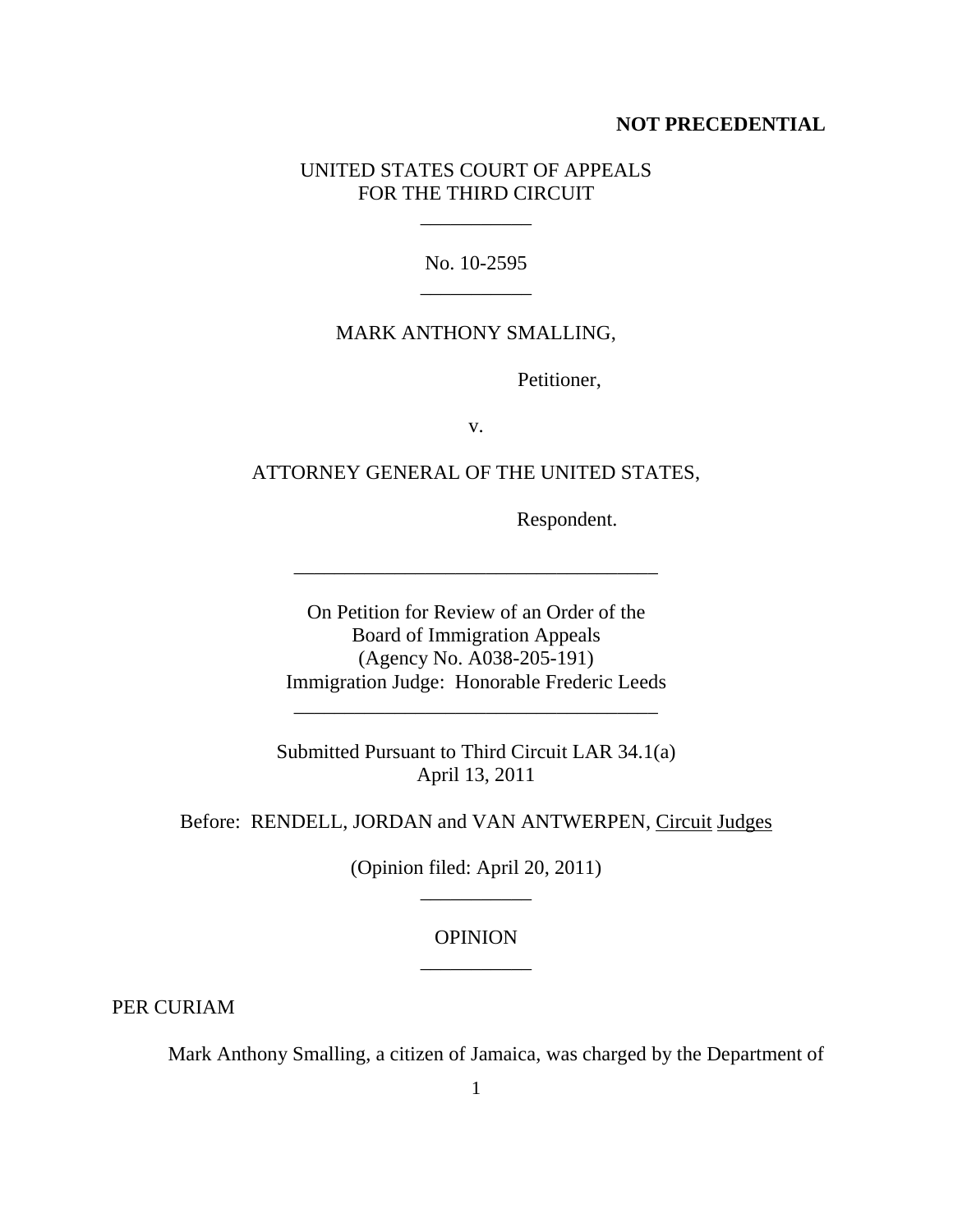Homeland Security as removable after his 1996 conviction for the sexual assault of a child. See Immigration and Nationality Act ("INA")  $\S 237(a)(2)(A)(iii)$  [8 U.S.C.  $\S$  $1227(a)(2)(A)(iii)$ . That conviction resulted from Smalling's repeated sexual contact with his then-15-year-old stepdaughter. Smalling conceded removability and applied for a waiver of removal under former INA § 212(c) [8 U.S.C. § 1182(c)]. In December 2009, the Immigration Judge ("IJ") concluded that he was statutorily eligible for § 212(c) relief, but denied his application as a matter of discretion because the adverse factors the serious nature of his crime—outweighed the many positive factors Smalling presented. In March 2010, the Board of Immigration Appeals ("BIA") affirmed. The following month, Smalling filed a motion to reconsider which was denied by the Board on May 24, 2010. Smalling filed the instant petition for review on June 4, 2010.

Although Smalling timely petitioned for review from reconsideration, we agree with the Government that we lack jurisdiction to review the original final order of removal because his petition for review, filed 70 days after the BIA's March 2010 affirmance, was untimely as to that order. See 8 U.S.C. § 1252(b)(1) (providing for 30 day deadline in which to file petition for review); Stone v. INS, 514 U.S. 386, 395, 115 S. Ct. 1537, 131 L. Ed. 2d 465 (1995).

Our jurisdiction is further limited under INA § 242(a)(2)(C) [18 U.S.C.  $1252(a)(2)(C)$ ] as Smalling was convicted of an aggravated felony. See Leslie v. Att'y Gen., 611 F.3d 171, 174 (3d Cir. 2010). Additionally, our jurisdiction does not extend to the discretionary decisions of the BIA, including the denial of relief pursuant to § 212(c).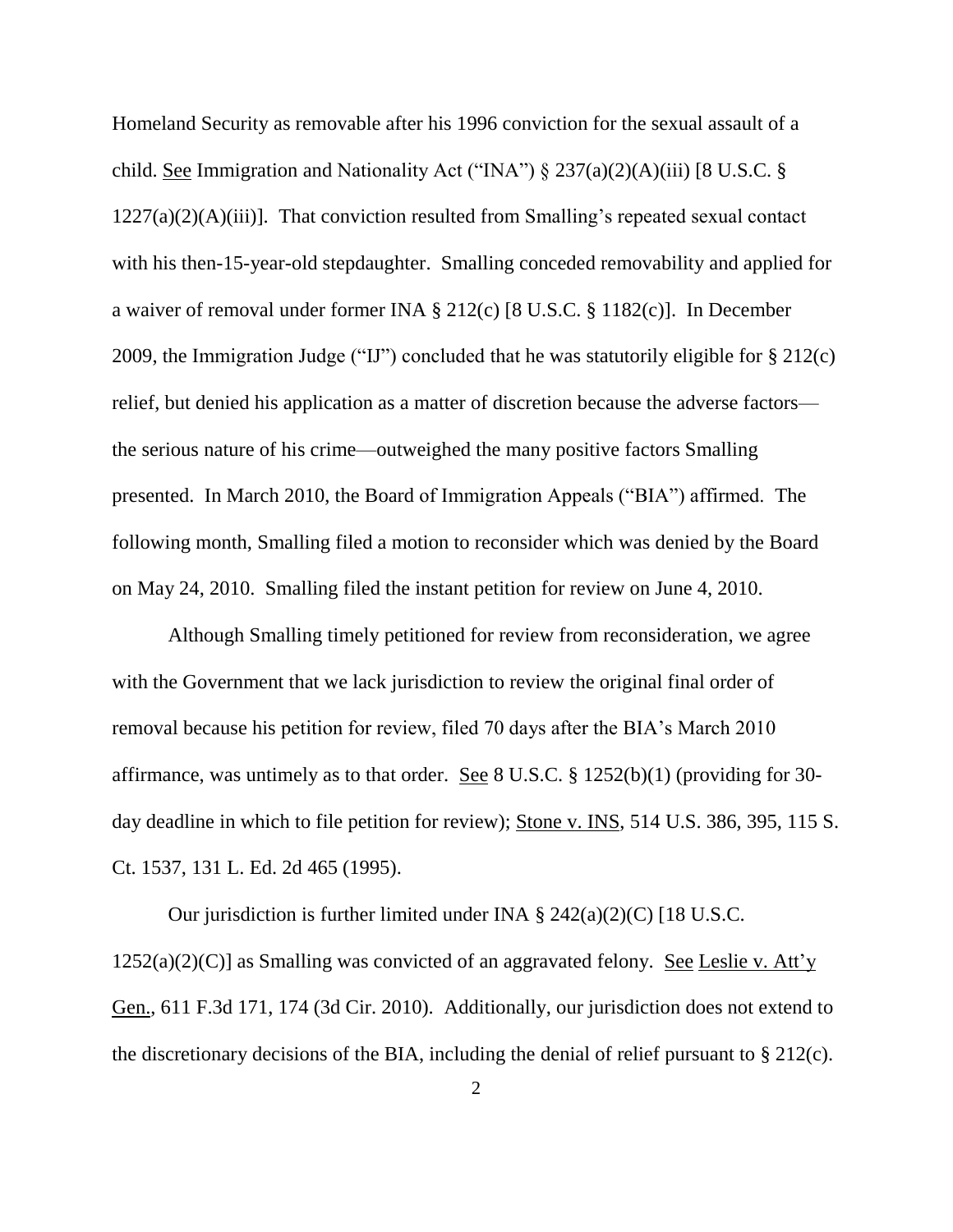See § 242(a)(2)(B) [8 U.S.C. § 1252(a)(2)(B)]; Liang v. INS, 206 F.3d 308, 311-12 & n.3 (3d Cir. 2000). As a result, our jurisdiction is limited to constitutional issues and questions of law. See § 242(a)(2)(C); Papageorgiou v. Gonzales, 413 F.3d 356, 358 (3d Cir. 2005). We review the BIA's denial of reconsideration for abuse of discretion only. See Borges v. Gonzales, 402 F. 3d 398, 404 ( 3d Cir. 2005).

Smalling contends that the BIA erred by concluding that he did not present "truly exceptional circumstances" necessary to overcome the adverse factor presented by the incredibly serious nature of his offense and therefore denying him relief.<sup>1</sup> The BIA further held that "even if he demonstrated unusual or outstanding equities such a showing does not compel a favorable exercise of discretion." A.R. 2. Smalling argues that the equities he presented were so positive that any denial of relief must constitute a "*de facto* heightening of the discretionary test" and therefore a mistake of law. We lack jurisdiction over such a claim, as he is essentially asking us to we re-weigh the factors presented in his claim and hold that the BIA *must* grant relief when presented with equities as positive as his own. See § 242(a)(2)(B) [8 U.S.C. § 1252(a)(2)(B)]; Liang,

 $\overline{a}$ 

<sup>&</sup>lt;sup>1</sup> Smalling additionally argues that the BIA improperly applied the threshold test announced in Matter of Buscemi, 19 I. & N. Dec. 628 (BIA 1988), which required the a showing of "unusual or outstanding equities," and was subsequently repudiated in Matter of Edwards, 20 I. & N. Dec. 191 (BIA 1990). See Petitioner's Brief at 10. He has, however, conceded that "he committed a serious offense *that requires a showing of unusual and outstanding equities*." Id. at 12 (emphasis added). In any event, this claim was not raised in Smalling's motion to reconsider. INA § 242(d)(1) [8 U.S.C. § 1252(d)(1)]; Hoxha v. Holder, 559 F.3d 157, 159 & n.3 (3d Cir. 2009). As our jurisdiction is limited to review of that motion, we lack jurisdiction over this claim. See 8 U.S.C. § 1252(b)(1); Stone, 514 U.S. at 395.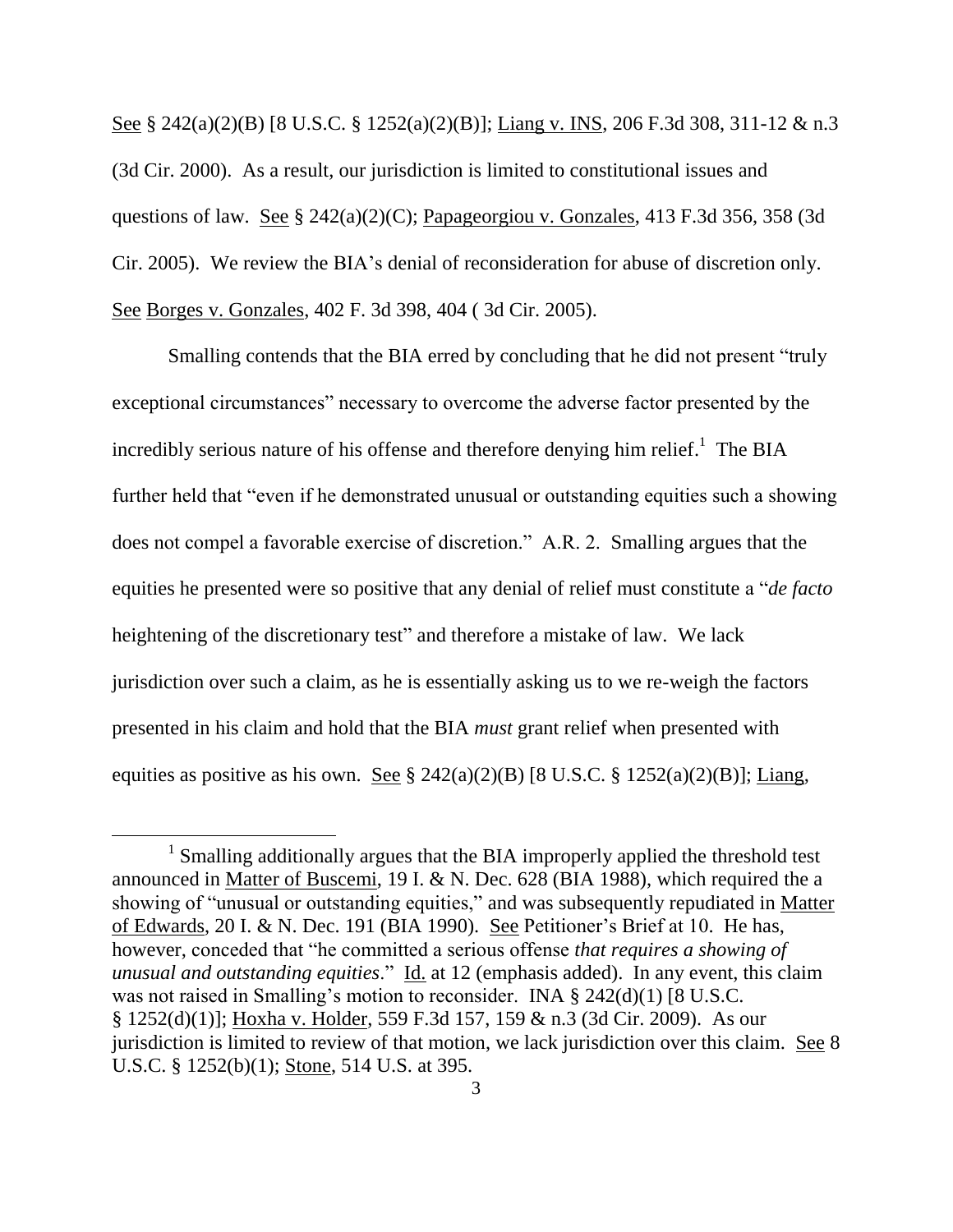206 F.3d at 311-12 & n.3.

 $\overline{a}$ 

Smalling next claims that the Board erred in denying reconsideration in response to his argument that the Board's original decision failed to show that it had "recognized the Petitioner's substantial equities." He argued on reconsideration that the Board's original decision suggested it had not actually reviewed the record or grasped his claims. Specifically, in his view, the Board's original opinion revealed that it did not comprehend his most significant equity, his rehabilitation. Although Smalling is correct that the Board has a legal duty to "announce its decision in terms sufficient to enable a reviewing court to perceive that it has heard and thought and not merely reacted," the BIA need not "write an exegesis on every contention." Filja v. Gonzales, 447 F.3d 241, 256 (3d Cir. 2006) (internal quotation omitted). Moreover, although its original decision did not explicitly note his rehabilitation per se, it did—as the Board emphasized in denying reconsideration—correctly characterize the nature of the evidence in general and note that the positive factors Smalling presented were truly outstanding. Ultimately, the BIA concluded that the adverse considerations in Smalling's case were so serious that, even assuming he presented particularly outstanding positive equities, relief was not warranted. A.R. 15. On reconsideration, the BIA declined to revisit this determination. A.R. 2. We have no warrant, of course, to reweigh the equities presented by Smalling's case. See infra n.2. And because the Board did not fail in its legal duty to confront Smalling's evidence or to produce an opinion showing it had, there was no abuse of